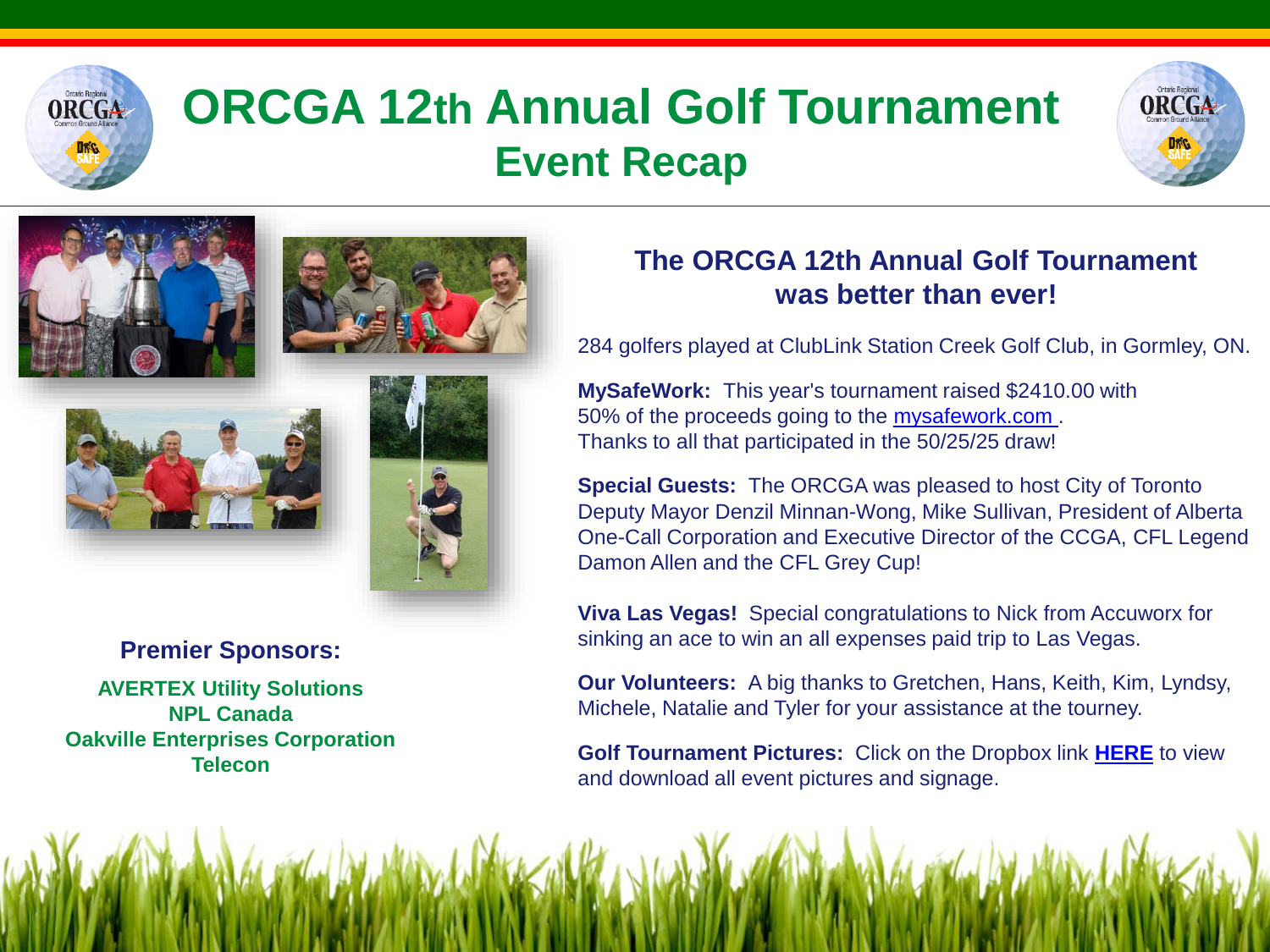

### **ORCGA 12th Annual Golf Tournament Event Recap**





**Premier Sponsors: AVERTEX Utility Solutions NPL Canada Oakville Enterprises Corporation Telecon** 

### **The ORCGA would like to thank the following firms that helped make this event a success!**

**Grey Cup Welcome and Photo Reception Sponsor:** Oakville Enterprises Corporation **Pin Flag Sponsor:** Vivax Canada **Golf Cart Sponsor:** Ontario Excavac **Ground Cover Decals Sponsor:** Planview Utility Services **Golfer Gift Bag:** TSSA **Million Dollar Shootout Sponsor:** TransCanada **Dinner Sponsor: TransCanada Lunch Sponsor:** Vermeer Canada **Hole in One Sponsors:** Benefit Partners, Enbridge, NuVest, Vermeer Canada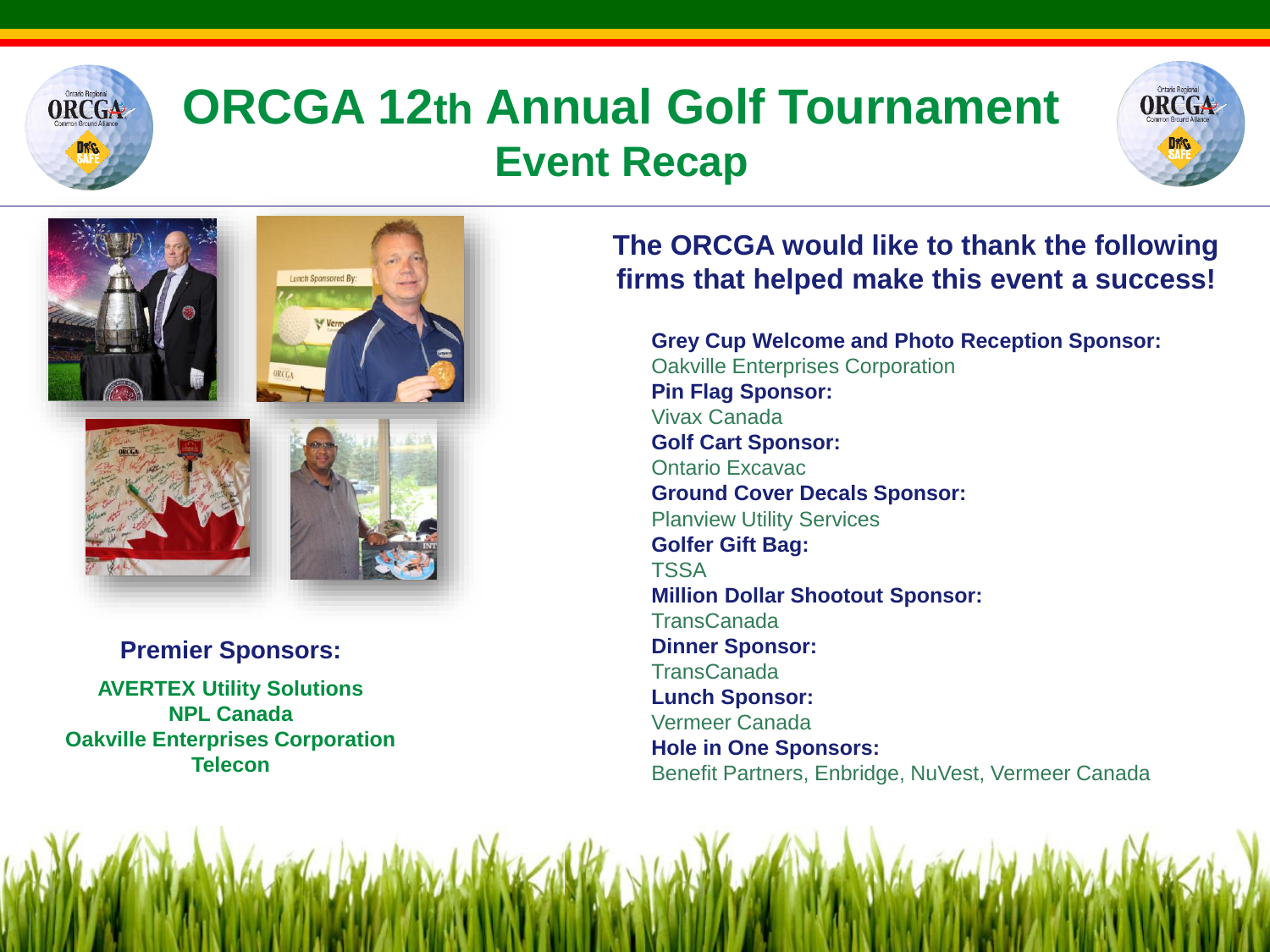

## **ORCGA 12th Annual Golf Tournament Event Recap**



### **The ORCGA would like to thank the Tee Hole Sponsors and Golf Contest Prize Sponsors:**

**AECON Utilities Bob Robinson Construction DISTINCT Infrastructure Group Flow Kleen Technology Hetek Solutions Infrastructure Health & Safety Association iVac Jack Doheny Companies Jubb Utility Supply MetaFLO Technologies multiVIEW Locates Olameter OnSite Locates Ontario Concrete & Drain Contractors Association Ontario General Contractor's Association Ontario One Call PGC Services Powell Contracting Rankin Construction Spring Grove Hydrovac Excavation Contractors T2 Utility Engineers The Graff Company Top Shelf Solutions Trenchless Utility Uexcavate UtiLocate 2**





**Accuworx Allstream Waste Solutions Bell Brandt Cap Cable Contractors ClubLink DISTINCT Infrastructure Group/iVac Energy+ Inc. Expercom Hammer Head Hay Communications Infrastructure Health & Safety Association Jack Doheny Companies Joe Johnson Equipment multiVIEW North Bay Hydro Ontario One Call Ontario Regional Common Ground Alliance Telecon Vivax Canada**

**We thank you for your continued support of the ORCGA. See you on the greens in 2018!**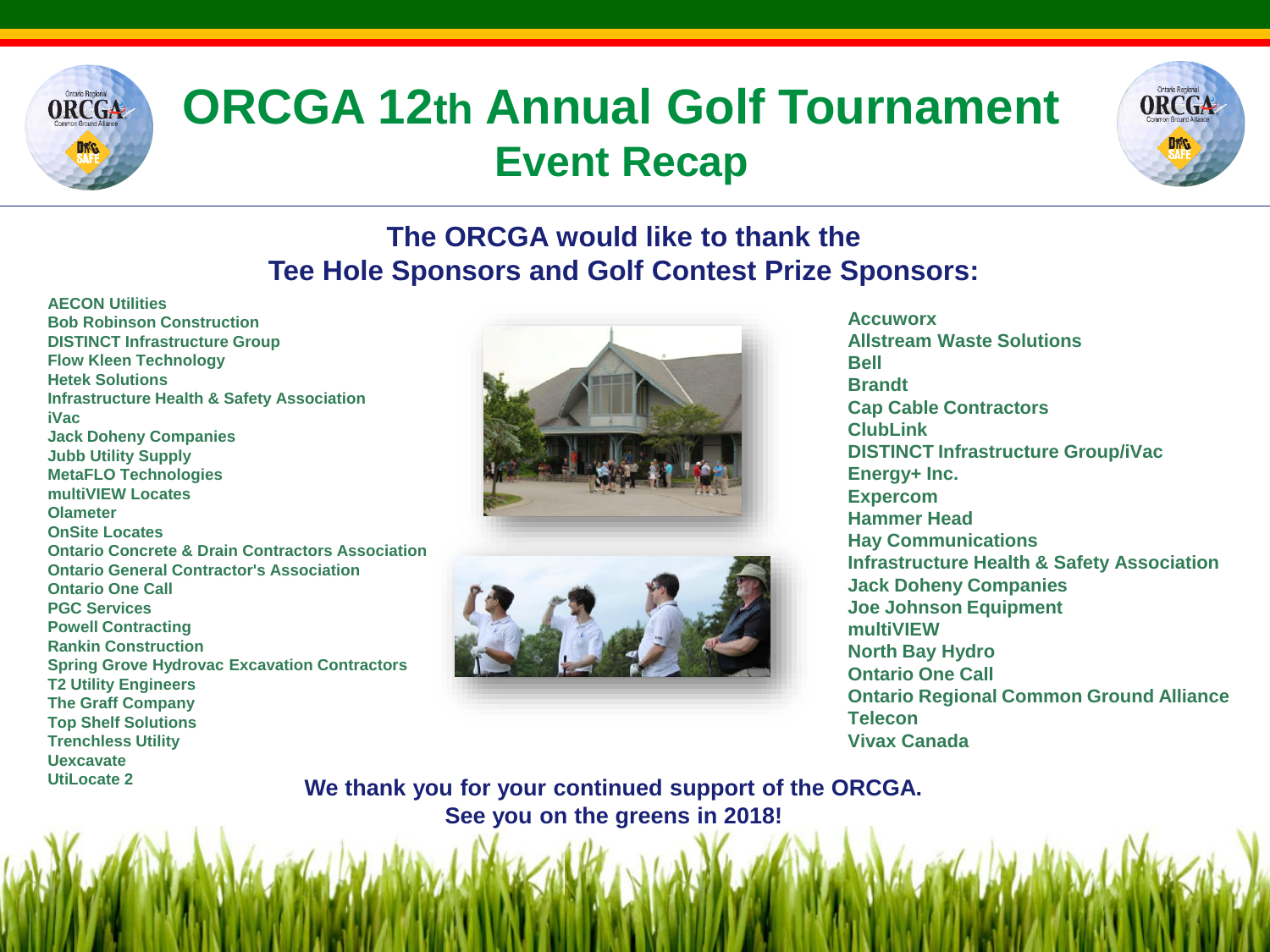#### **GOLD SPONSORS**



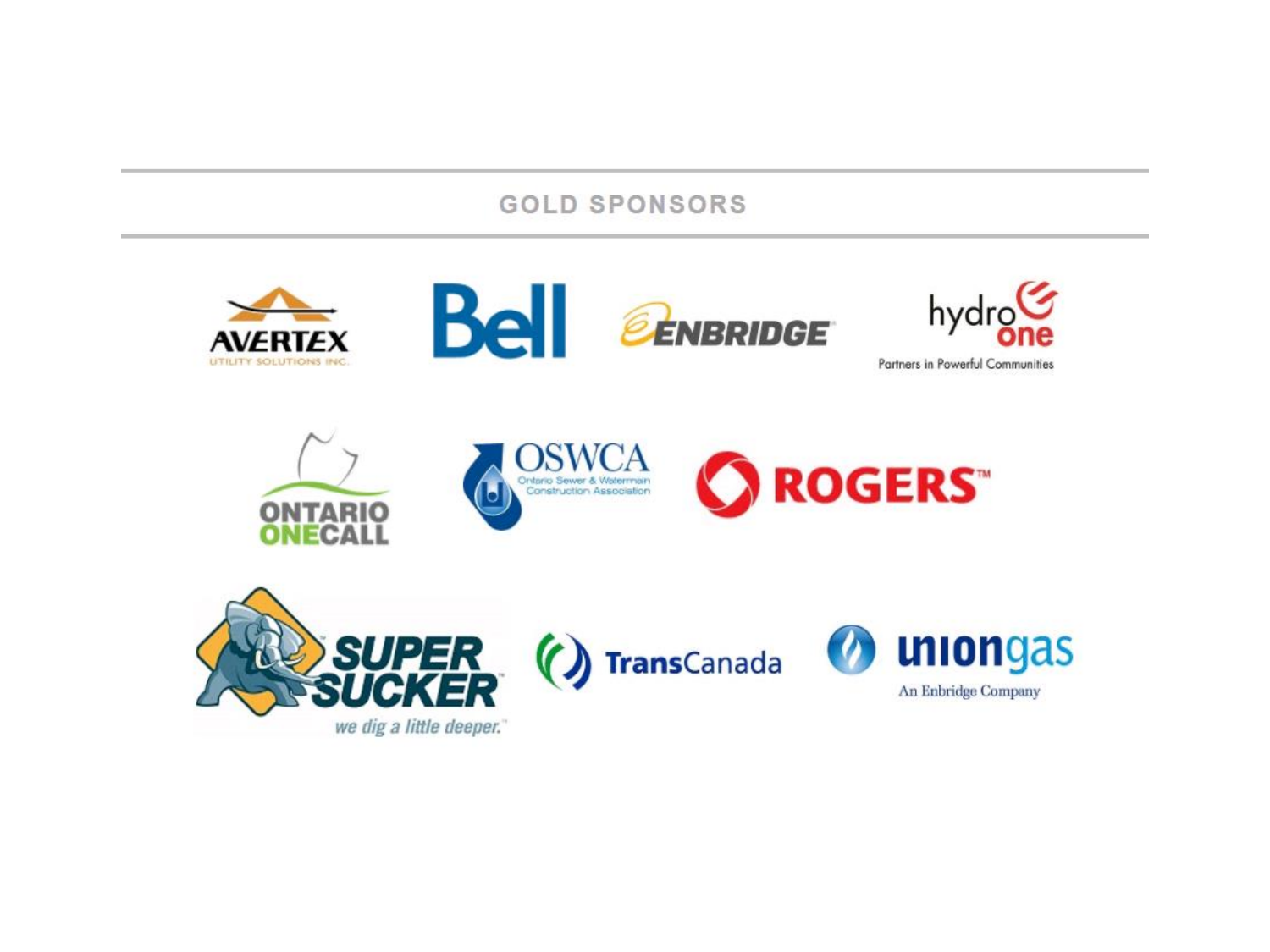#### **SILVER SPONSORS**





Discover the possibilities